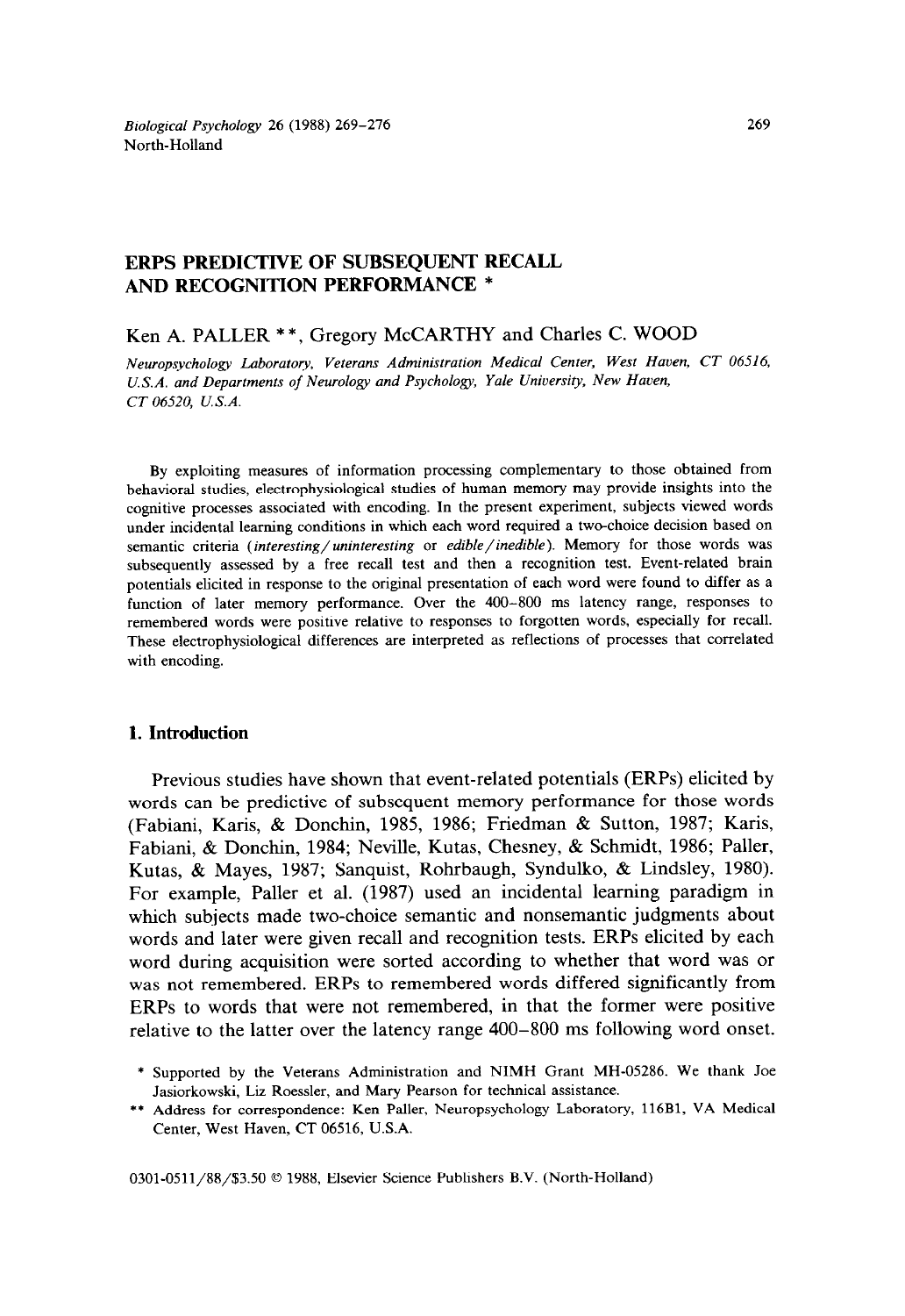To avoid prejudging the relationship between this ERP difference and ERP components such as P300, Paller et al. (1987) introduced the term *Dm* to refer to ERP Differences based on subsequent memory performance.

This type of ERP difference has been investigated using several different experimental paradigms. Neville et al. (1986) used an incidental learning paradigm in which subjects decided whether each word was congruous or incongruous with a preceding phrase. Results from a recognition test were used to calculate Dm, which began 250 ms after the onset of congruous words and 550 ms after the onset of incongruous words. Sanquist et al. (1980) required subjects to decide whether each pair of words was the same or different based on orthographic, phonemic, or semantic criteria. ERPs were found to differ as a function of later recognition performance, although only a small number of trials were available for this comparison. Fabiani et al. (1986) reported ERP differences related to later recall performance using an incidental learning paradigm in which a discrimination between male and female names was required. These effects were recorded at Fz, Cz, and Pz and were largest for three subjects not using complex mnemonic strategies. For the other nine subjects (who did use complex mnemonic strategies), Dm was apparent only at Fz. This pattern of results has been substantiated in a follow-up study in which mnemonic strategies were manipulated (Fabiani et al., 1985). Friedman and Sutton (1987) used a paradigm in which pictures of common objects were presented and subjects decided whether each picture had or had not been presented previously. Once again, ERPs in this study differed as a function of later recognition performance. Comparing these seven experiments is difficult because different ERP analysis techniques, electrode locations, and task requirements were employed. Nevertheless, each of the seven experiments found that ERPs to remembered words were more positive than ERPs to words that were forgotten.

Dm may be of value in the study of memory since it is derived from recordings made during the acquisition stage and may reflect encoding or related memory processes occurring at that time. Furthermore, knowledge of the neural systems that generate Dm may provide information about the neural substrates of memory. However, the utility of Dm remains in question because some analyses of ERPs averaged as a function of subsequent memory performance found no Dm. In a study by Johnson, Pfefferbaum, and Kopell (1985) subjects were instructed to memorize 75-word lists in a repeated study-test procedure. Peak latencies of latency-adjusted waveforms predicted later recognition performance, but amplitude measures did not differ significantly. Paller, Kutas, Shimamura, and Squire (1987a, 1987b) used an incidental learning paradigm with a four-choice concreteness judgment task. Dm was apparent for stem-completion priming (a type of memory not requiring explicit retrieval) but not for recognition in one experiment nor for free recall or cued recall in the other experiment. Such negative findings may reflect an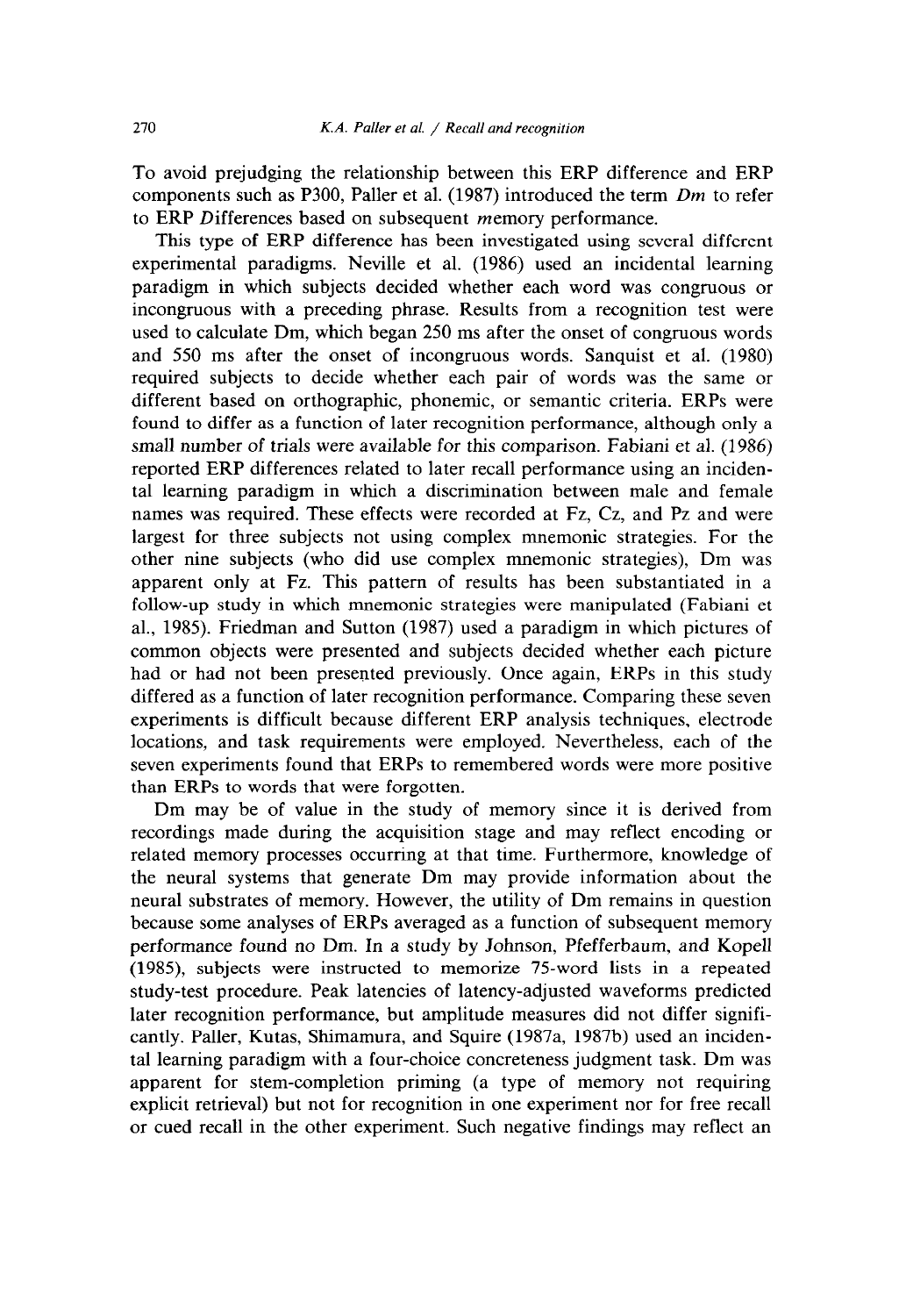inherent unreliability of Dm or they may reflect systematic differences in the conditions of memory acquisition or testing in these experiments. A better understanding of the necessary and sufficient conditions for the elicitation of Dm is therefore important for Dm to be of value. In this study, we attempted to replicate the findings of Paller et al. (1987), including comparisons between recall and recognition. The incidental learning paradigm was structured so that the same word lists could be used in subsequent studies comparing recognition to stem-completion priming (Paller, Wood, & McCarthy, 1988).

# 2. **Method**

Subjects were 10 right-handed adults between 19 and 35 years old. Words were presented on a video monitor for 200 ms at a constant rate of one word every 2 s. Ten lists, each consisting of 24 concrete nouns, were presented in the same order to each subject. Subjects were not told that memory tests would be given. Instead, five subjects were assigned task I for even-numbered lists and task E for odd-numbered lists; the other five subjects were given the opposite assignments. Task I required each word to be judged either *interesting* or *uninteresting.* Task E required each word to be judged either *edible* or *inedible.*  Subjects responded by pressing buttons with their right hand. For task I, subjects were told to distribute their responses roughly equally between the two response categories. For most analyses, data were combined across the two tasks. Data for the two words at the beginning and end of each list were excluded to minimize primacy and recency effects. A distraction task (counting backwards by threes for 1 min) was assigned after the tenth list to minimize the influence of immediate memory on the two memory tests, though neither test was expected.

After the distraction task, a free recall test was given. Subjects were allotted 15 min in which to write down words from the preceding 10 lists. After a further 30-60 min delay during which subjects performed tasks requiring tone-frequency discriminations, a yes-no recognition test was given. The recognition test was a randomly ordered list of 200 previously presented words and 800 new words. Subjects were instructed to circle each word that they believed had been presented earlier and were informed that a monetary bonus would be awarded for good performance on this test. Subjects were instructed not to go back over their answers. The mean time to complete the recognition test was 35 min.

EEG was recorded from silver disk electrodes at the mastoids and 10 scalp locations (Fz, Cz, Pz, Oz, T3, T4, T5, T6, P3, P4), with a common stemovertebral reference. To eliminate residual EKG contamination, the reference was recalculated off-line to the average of left mastoid and right mastoid recordings. The bandpass was  $0.1-100$  Hz ( $-3$  dB) and data were sampled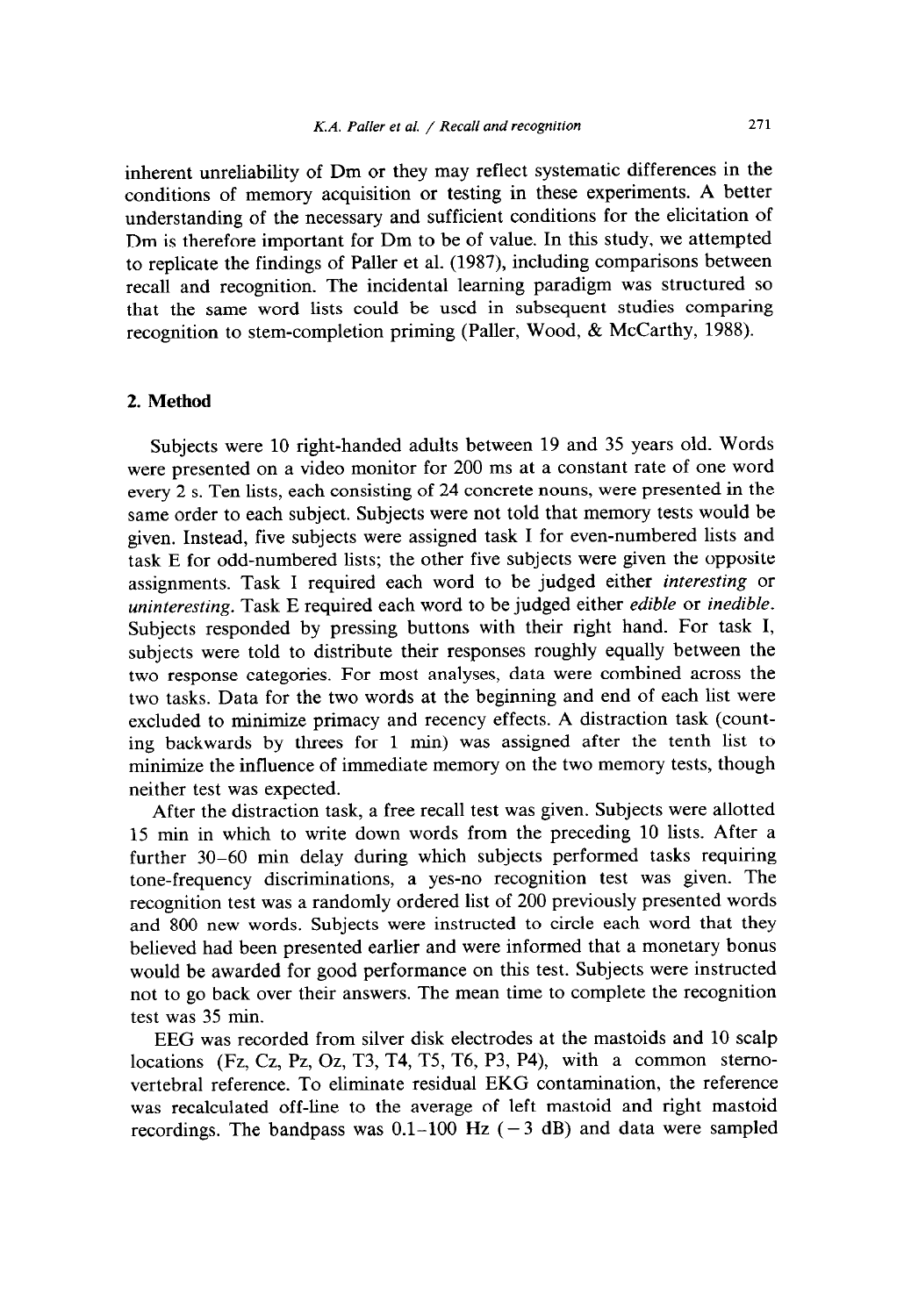every 6 ms. ERPs during acquisition were averaged beginning 100 ms prior to word onset and continuing for 1436 ms. Seven percent of the trials were excluded due to contamination by horizontal or vertical EOG artifact.

#### 3. **Results**

Recall scores ranged from 7% to 20% correct, with a mean of 12%. ERPs elicited by words later recalled were more positive than ERPs elicited by words later not recalled, as shown in fig. 1. The average amplitude was measured at all 10 electrodes over the 400-800 ms latency range (as in the study of Paller et al., 1987). This measurement, differed significantly as a function of later recall, Recall main effect,  $F(1,9) = 10.6$ ,  $p < 0.01$ . In addition, the Recall  $\times$  Electrode interaction was marginally significant,  $F(9,81)$  $= 2.7$ ,  $p < 0.078$  (using the Geisser-Greenhouse correction), reflecting smaller amplitudes for Dm at the four temporal sites (average of  $0.6 \mu V$ ) compared to those at the other sites (average of 1.9  $\mu$ V). The distribution of these ERP differences along the midline, nearly equal at Fz, Cz, and Pz, did not correspond to the parietal-maximum distribution usually ascribed to P300.

To investigate the time-course of these effects, separate analyses were conducted over consecutive lOO-ms intervals. The Recall main effect was significant for three intervals: 400–500 ms poststimulus,  $F(1,9) = 14.3$ ,  $p <$ 



Fig. 1. ERPs averaged on the basis of subsequent performance on the free recall test.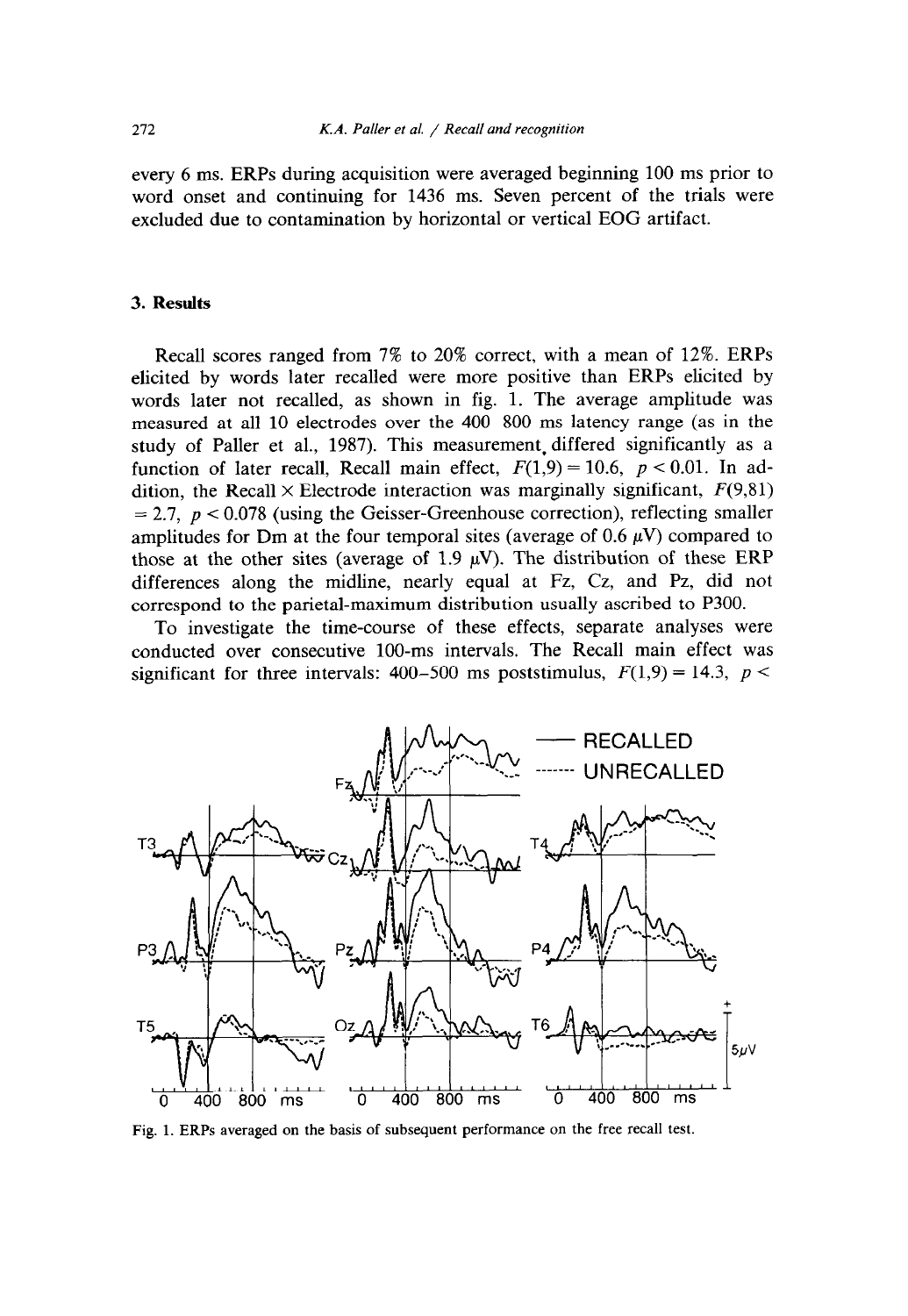

Fig. 2. ERPs averaged on the basis of subsequent performance on the recognition test.

*0.005; 500-600* ms poststimulus, F(1,9) = 9.0, *p <* 0.016; 600-700 ms poststimulus,  $F(1,9) = 13.1$ ,  $p < 0.006$ ; and nonsignificant for all other intervals.

Recognition scores ranged from 33% to 71% correct, with a mean of 53%. A measure of recognition sensitivity, *d ',* ranged from 0.9 to 3.4 and averaged 1.7. As shown in fig. 2, ERPs appeared to differ as a function of later recognition performance. Measurements of these differences over the 400-800 ms latency range failed to reach statistical significance, although marginal effects were found if measurements were restricted to other portions of the epoch (e.g., the 600–800 ms latency range,  $F(1,9) = 3.8$ ,  $p < 0.084$ ) or to the Fz electrode location,  $F(1,9) = 7.3$ ,  $p < 0.025$ .

In general, the amplitude of Dm for recall was greater than the amplitude of Dm for recognition. Mean amplitude measurements over the 400-800 ms latency range were analyzed from both tests combined in a three-way ANOVA (Memory  $\times$  Test  $\times$  Electrode). Across tests, ERP measurements differed significantly as a function of later memory performance,  $F(1,9) = 8.6$ ,  $p < 0.017$ . Differences between the tests, however, contributed to a marginal effect for the Memory  $\times$  Test interaction,  $F(1,9) = 4.8$ ,  $p < 0.057$ . At midline electrodes, for example, measurements of Dm averaged 2.0  $\mu$ V for recall and 0.6  $\mu$ V for recognition.

Results were also analyzed as a function of task performance. Both recall and recognition performance were better for affirmative decisions than for negative decisions. For task I, words rated *interesting* were remembered better than words rated *uninteresting* (19% vs. 11% for recall,  $F(1,9) = 9.5$ ,  $p < 0.014$ ;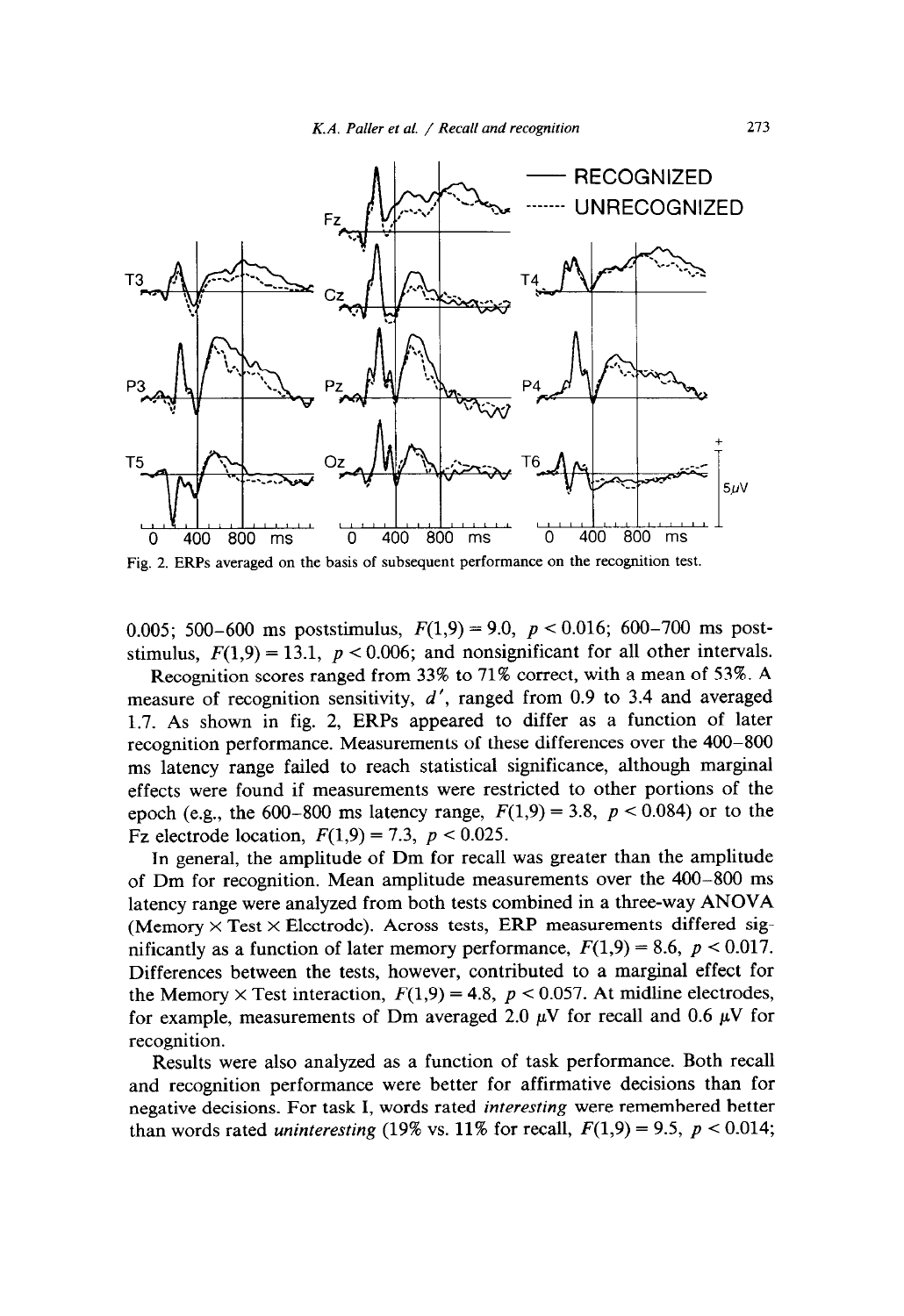65% vs. 56% for recognition, F(1,9) = 6.2, *p <* 0.035). For task E, words rated *edible* were remembered better than words rated *inedible (23% vs. 8%* for recall,  $F(1,9) = 23.0$ ,  $p < 0.001$ ; 74% vs. 43% for recognition,  $F(1,9) = 60.1$ ,  $p < 0.001$ ). Parallel effects of task decision were apparent in the ERPs. The measurement over the 400-800 ms interval was larger for affirmative decisions than for negative decisions both in task I (1.9  $\mu$ V vs. 1.0  $\mu$ V) and in task E (5.1)  $\mu$ V vs. 1.5  $\mu$ V), though the difference was significant only for task E,  $F(1,9) =$ 8.9,  $p < 0.016$ . The larger ERP effects in task E may have been related to the fact that only 16% of the words were rated *edible* in task E, whereas 44% of the words were rated *interesting* in task I.

# *4.* **Discussion**

As in previous studies, ERPs were predictive of later memory performance in that ERPs recorded during acquisition differed depending on whether words were remembered or forgotten. Words subsequently recalled elicited ERPs that were more positive (especially over the 400-700 ms latency range) compared to ERPs elicited by words not recalled. Similar ERP differences were evident between recognized and unrecognized words, although Dm for recognition reached only marginal statistical significance in the present group of 10 subjects. As noted above, Dm for recognition was about  $1/3$  the size of Dm for recall; across-subject variability of Dm for recognition was about  $1/2$ that of Dm for recall (mean square errors were 5.4 and 9.2, respectively). Thus, the difference in statistical significance between the two tests appears a consequence not of greater variability but of smaller size. Despite its smaller size, we regard Dm for recognition as a reliable effect, based on evidence for this type of effect in several experiments (e.g., Friedman & Sutton, 1987; Neville et al., 1986; Paller et al., 1987; Sanquist et al., 1980), including two recent experiments using nearly the same design as in the present experiment (Paller et al., 1988). In addition, affirmative decisions in both task E and task I were associated with better memory and greater positivity than were negative decisions, confirming and extending the results reported by Paller et al. (1987).

Because Dm was measured during initial word presentation, it is presumed to reflect encoding or associated processes that occurred at that time. These processes could be specific to the representation of each word or they could be nonspecific processes (akin to arousal) that were correlated with encoding. However, since Dm is defined by sorting trials based on subsequent memory performance, its magnitude also may have been influenced by rehearsal, interference, retrieval, or other processes that occurred subsequent to the time Dm was recorded. This possibility could account for the smaller Dm with the recognition test than with the recall test if factors such as guessing played a greater role in recognition than in recall, as is likely. In other words, recall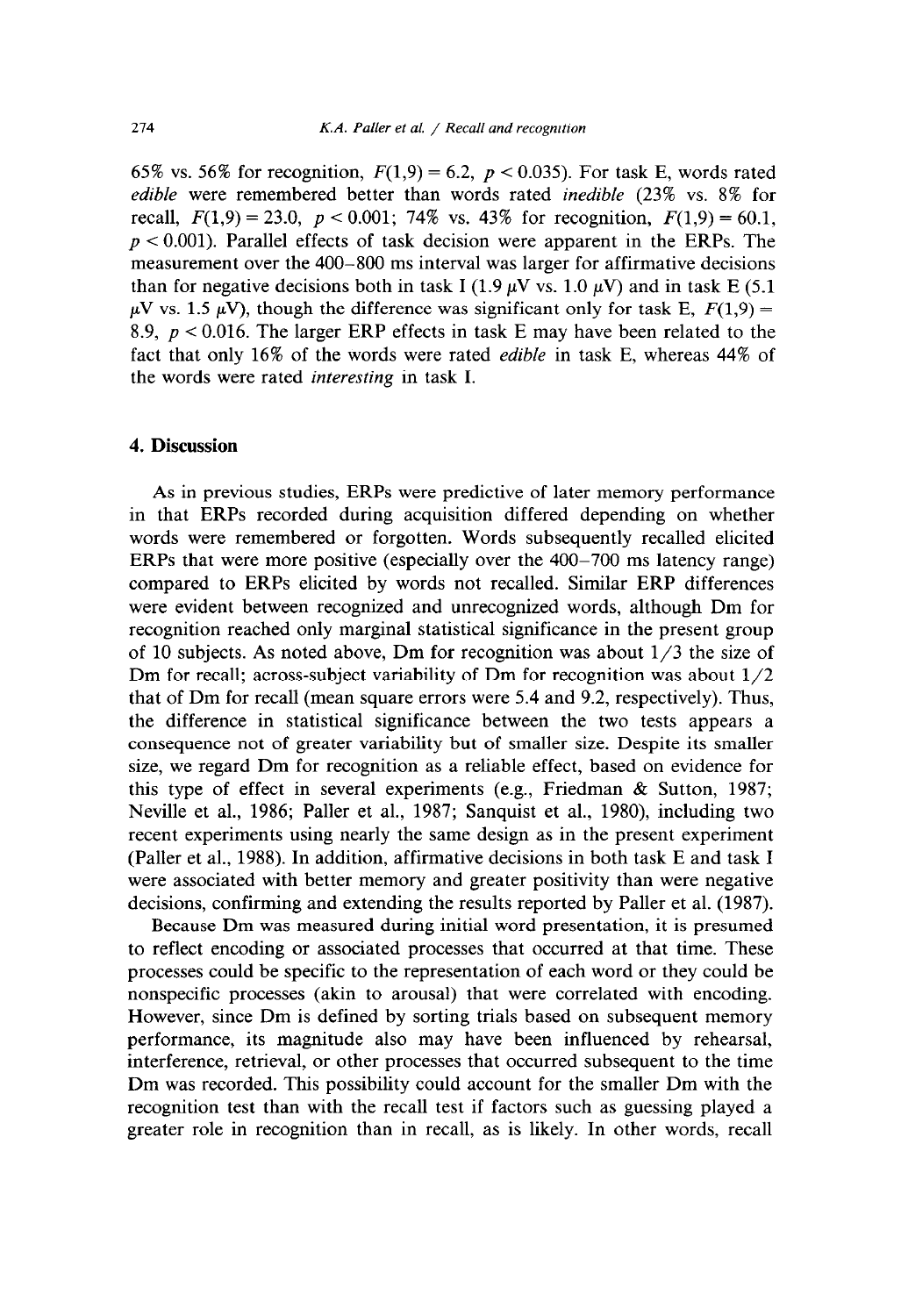performance may have provided a criterion for sorting trials that was more sensitive to differences in encoding effectiveness across words (assuming that Dm reflected some of this effectiveness, which could correspond to encoding strength). In the extreme, it is possible that recognition performance did not provide any sensitivity as a sorting criterion beyond that provided by recall performance, but instead diluted the sensitivity. Dm for recognition was in fact very small when all recalled words were excluded. However, previous results showed that recognition confidence ratings enhanced ERP differences associated with later recognition performance (Paller et al., 1987). Thus, it is likely that both Dm for recall and Dm for recognition depended on encoding effectiveness or strength, rather than on some process unique to recalled words. We assume that each word develops a particular encoding strength during learning. By this reasoning, Dm would be proportional to the difference in the encoding strength between the categories of remembered and forgotten words, which in turn depends on processing requirements at acquisition as well as on the variability in the measure and the sensitivity of the memory test.

An alternative way to explain the finding that Dm for recall was larger than Dm for recognition is that some subjects showed no Dm for recognition because their recognition performance was poor. However, the amplitude of Dm did not correlate with memory performance across subjects for either recall (number of words recalled,  $r = 0.12$ ) or recognition (d' for recognition,  $r = 0.12$ ). It appears that differences in Dm between recall and recognition could not have been due to a recognition floor effect across subjects.

Another way to account for the larger Dm for recall than for recognition is to suppose that Dm reflected an encoding process resembling the process Mandler (1980) has termed "elaboration." In this scenario, explicit retrieval is made possible by relationships that are established by elaboration between the to-be-remembered word and other information. Whereas recall and recognition performance are supported by retrieval, the familiarity judgements in recognition tests can also be supported by other processes ("activation" or "integration" in Mandler's terminology, "perceptual fluency" according to Jacoby & Dallas, 1981). The cues given in recognition tests aid retrieval and make recognition less dependent on elaborative processing at acquisition. The finding that Dm was larger when semantic processing was required at acquisition (Paller et al., 1987) is consistent with the idea that Dm reflects elaboration. However, other studies have shown that Dm at Pz is diminished in subjects engaging in certain types of complex semantic processing (Fabiani et al., 1985; Karis et al., 1984). One way to reconcile these results is to suppose that these types of complex mnemonic strategies are like rehearsal episodes that minimize Dm because they occur some time after the ERP is recorded, whereas elaboration will contribute to Dm if it occurs soon enough after the presentation of the word to be reflected in the ERP associated with that word.